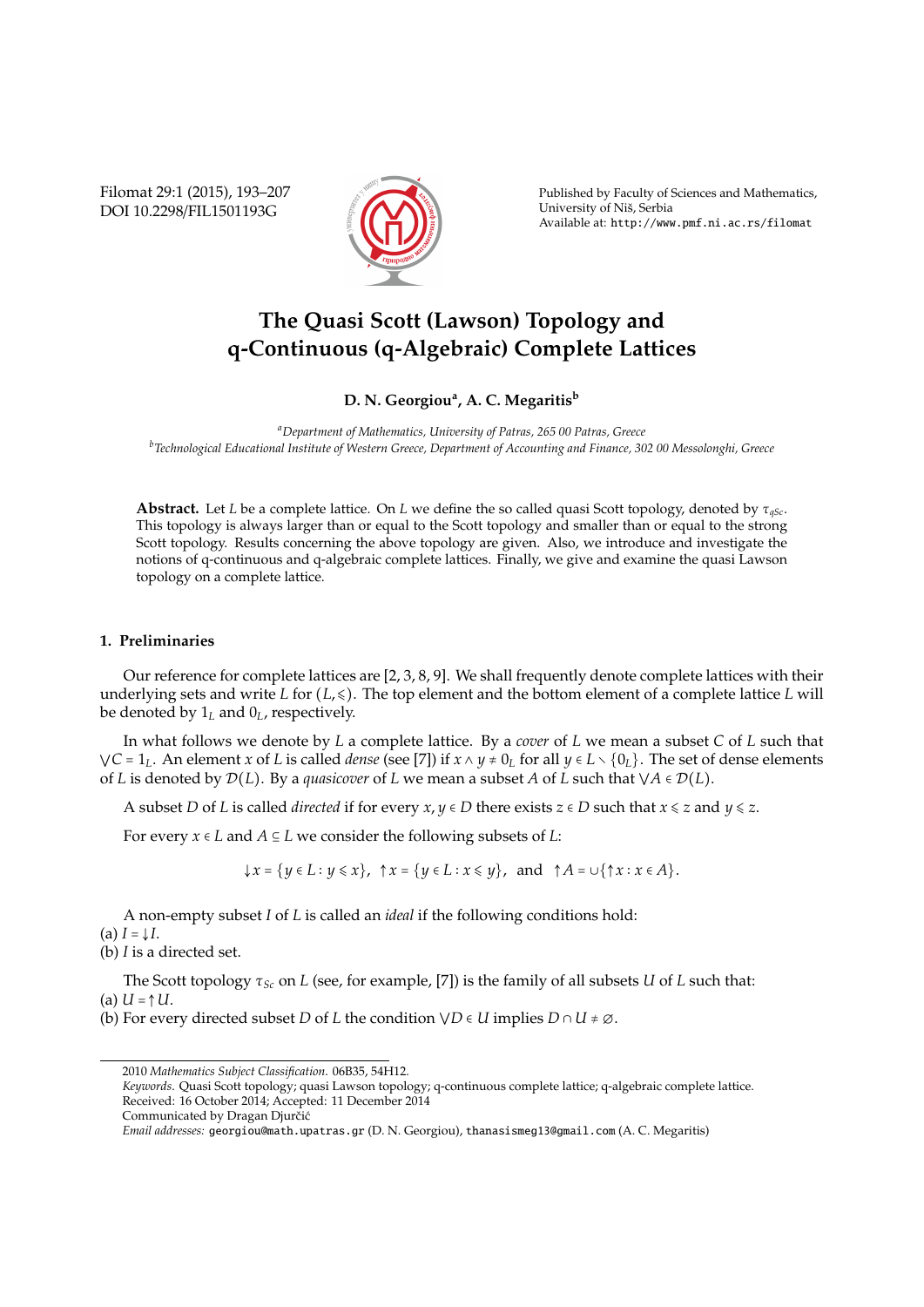The strong Scott topology τ*sSc* on *L* (see [12]) is the family of all subsets *U* of *L* such that:  $(Ia) U = \uparrow U$ .

(b) For every directed subset *D* of *L* the condition  $\forall D = 1_L$  implies  $D \cap U \neq \emptyset$ .

Let  $x, y \in L$ . We say that *x is way below y*, in symbols  $x \ll y$ , if for every directed subset *D* of *L* the relation *y* ≤  $\vee$ *D* implies the existence of a *d* ∈ *D* with *x* ≤ *d*. Let *x*, *y*, *z*, *w* ∈ *L*. The following statements are true:  $(1)$   $0_L \ll x$ .

(2) If  $x \ll y$ , then  $x \leq y$ .

(3) If  $x \leq y \ll z \leq w$ , then  $x \ll w$ .

(4) If  $x \ll z$  and  $y \ll z$ , then  $x \lor y \ll z$ .

For every *x* ∈ *L* we consider the following subsets of *L*:

$$
\{x = \{y \in L : y \ll x\} \text{ and } \hat{\uparrow} x = \{y \in L : x \ll y\}.
$$

A complete lattice *L* is called a *continuous lattice* if  $x = \vee \downarrow x$  for every  $x \in L$ . An element *x* of *L* is said to be *compact* if  $x \ll x$ . The subset of all compact elements is denoted by  $K(L)$ . A complete lattice L is called *algebraic* if  $x = \bigvee(\downarrow x \cap K(L))$  for every  $x \in L$ .

Definitions and notations concerning topological spaces follow [6].

Many researchers are interested in continuous (algebraic) lattices, Scott (Lawson) topology, and their applications (see, for example, [1, 4, 10–25]). In section 2 we define and study the quasi Scott topology on a complete lattice. In section 3 we present results concerning the quasi Scott continuous functions. In sections 4 and 5 we introduce and investigate the notions of q-continuous and q-algebraic complete lattices. Finally, in section 6 we give and examine the quasi Lawson topology on a complete lattice.

#### **2. The notion of quasi Scott topology**

**Notation 2.1.** *Let L be a complete lattice. By* τ*qSc*(*L*) *or briefly* τ*qSc we denote the family of all subsets U of L such that:*

*(a) U* = ↑*U. (b)* For every directed subset D of L the condition  $\forall D \in \mathcal{D}(L) \cap U$  *implies*  $D \cap U \neq \emptyset$ *.* 

**Proposition 2.2.** Let L be a complete lattice. Then,  $U \in \tau_{aSc}$  if and only if the following two conditions are satisfied:  $(a) U = \uparrow U$ .

*(b) For every subset X of L the condition*  $\forall X \in \mathcal{D}(L) \cap U$  *implies the existence of a finite subset A of X such that* ⋁*A* ∈ *U.*

*Proof.* Let *U*  $\in \tau_{qSc}$ . Obviously, *U* =  $\uparrow$  *U*. Also, let *X* be a subset of *L* such that  $\forall X \in \mathcal{D}(L) \cap U$ . We prove that there exists a finite subset *A* of *X* such that  $\forall A \in U$ . Consider the directed subset

 $X^+ = \{ \bigvee A : A \text{ is a finite subset of } X \}$ 

of *L*. Then,  $\forall X^+ = \forall X$ . Hence,  $X^+ \cap U \neq \emptyset$ . Thus, there exists a finite subset *A* of *X* such that  $\forall A \in U$ . The converse is immediate.  $\square$ 

The following proposition can be easily proved.

**Proposition 2.3.** *Let L be a complete lattice. Then, the following are true: (1) The family* τ*qSc is a topology on L. (2)*  $τ_{Sc}$  ⊆  $τ_{qSc}$  ⊆  $τ_{sSc}$ . *(3)*  $\tau_{qSc}$  *is a*  $T_0$ -topology.

**Definition 2.4.** The topology τ*qSc* on a complete lattice *L* is called the *quasi Scott topology* on *L*.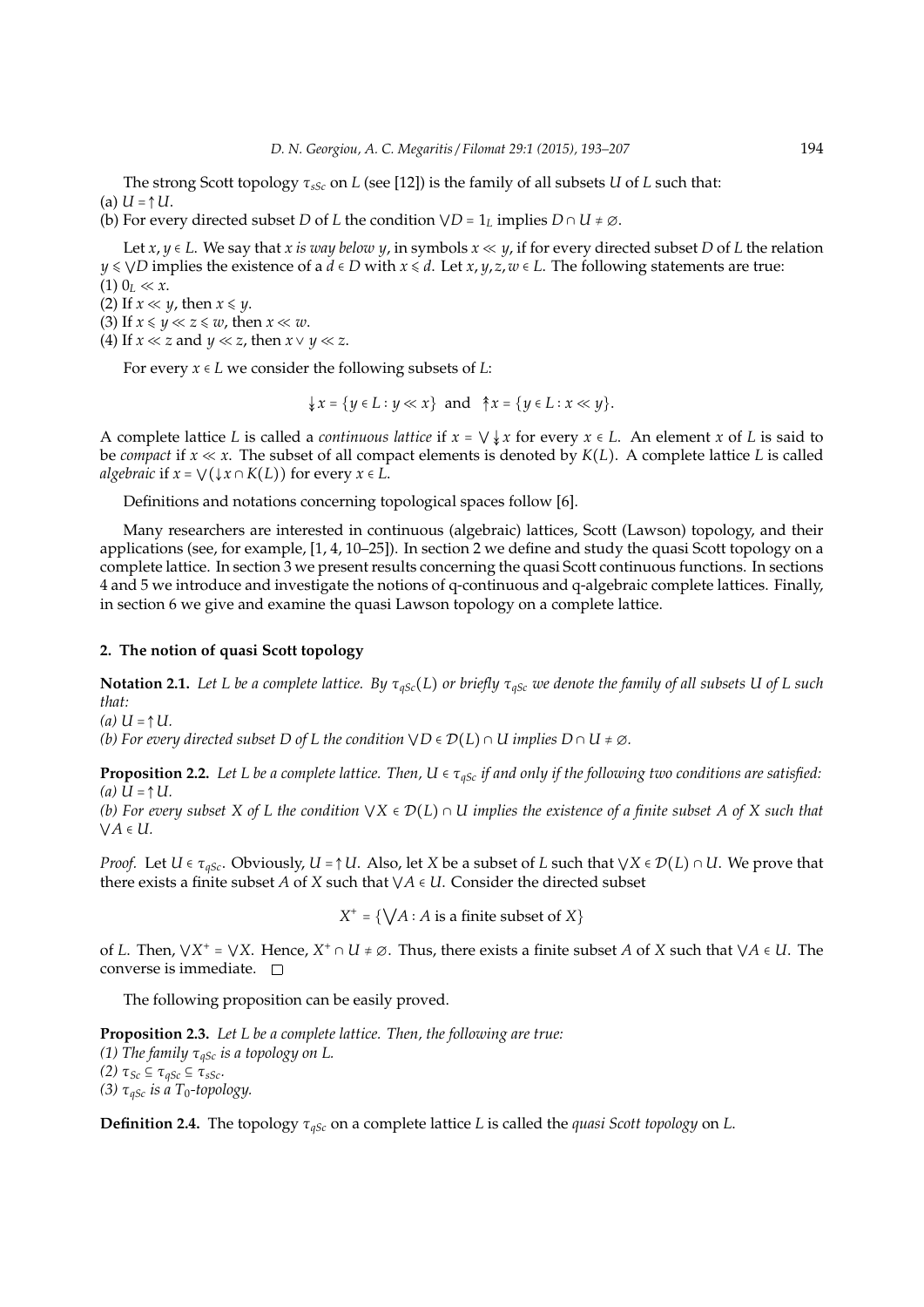**Example 2.5.** *(i) If L* is finite complete lattice, then  $\tau_{qSc} = \tau_{Sc} = \{U \subseteq L : U = \uparrow U\}$ .

*(ii)* If L is complete lattice such that  $\mathcal{D}(L) = \{1_L\}$ , then  $\tau_{qSc} = \tau_{sSc}$ .

(*iii*) Let a > 0 and  $(a_n)_{n=1}^{\infty}$  be a strictly increasing sequence of positive real numbers such that  $\lim_{n\to\infty} a_n = a$ . We consider *the complete lattice*  $(L, \leq)$ *, where* 

$$
L = \{a_n : n = 1, 2, \ldots\} \cup \{0, a, b, c\}
$$

*and*  $0 < b < c$ ,  $0 < a_n < a_m < a < c$  for  $n < m$ . Then,  $\mathcal{D}(L) = \{c\}$ . We consider the subset  $U = \{a, c\}$  of L. Then, *U* =  $\uparrow$  *U.* For the directed subset D<sub>0</sub> = { $a_n$  ∶ *n* = 1, 2, . . .} of L we have  $\vee$  D<sub>0</sub> =  $a \in U$  but D<sub>0</sub> ∩ *U* =  $\emptyset$ . This means that  $U \notin \tau_{Sc}$ . Also, for every directed subset D of L with  $\forall D = c$  we have  $c \in D$  and, therefore,  $c \in D \cap U$ . Hence,  $U \in \tau_{qSc}$ . *Thus, we have*  $\tau_{Sc} \neq \tau_{qSc}$ *.* 



Figure 1: The lattice *L* in Example 2.5(iii)

*(iv) Let a* > 0 *and* (*an*) ∞ *n*=1 *be a strictly increasing sequence of positive real numbers such that* lim*n*→∞ *a<sup>n</sup>* = *a. We consider the complete lattice*  $(L, \leq)$ *, where* 

$$
L = \{a_n : n = 1, 2, \ldots\} \cup \{0, a, b\}
$$

*and*  $0 < a_n < a_m < a < b$  for  $n < m$ . Then,  $\mathcal{D}(L) = L \setminus \{0\}$ . We consider the subset  $U = \{a, b\}$  of L. Then,  $U = \uparrow U$ . *For the directed subset*  $D_0 = \{a_n : n = 1, 2, ...\}$  *of L we have*  $\vee D_0 = a \in \mathcal{D}(L) \cap U$  *but*  $D_0 \cap U = \emptyset$ *. This means that*  $U \notin \tau_{qSc}$ . Also, for every directed subset D of *L* with  $\forall D = b$  we have  $b \in D$  and, therefore,  $b \in D \cap U$ . Hence,  $U \in \tau_{sSc}$ . *Thus, we have*  $\tau_{qSc} \neq \tau_{sSc}$ *.* 



Figure 2: The lattice *L* in Example 2.5(iv)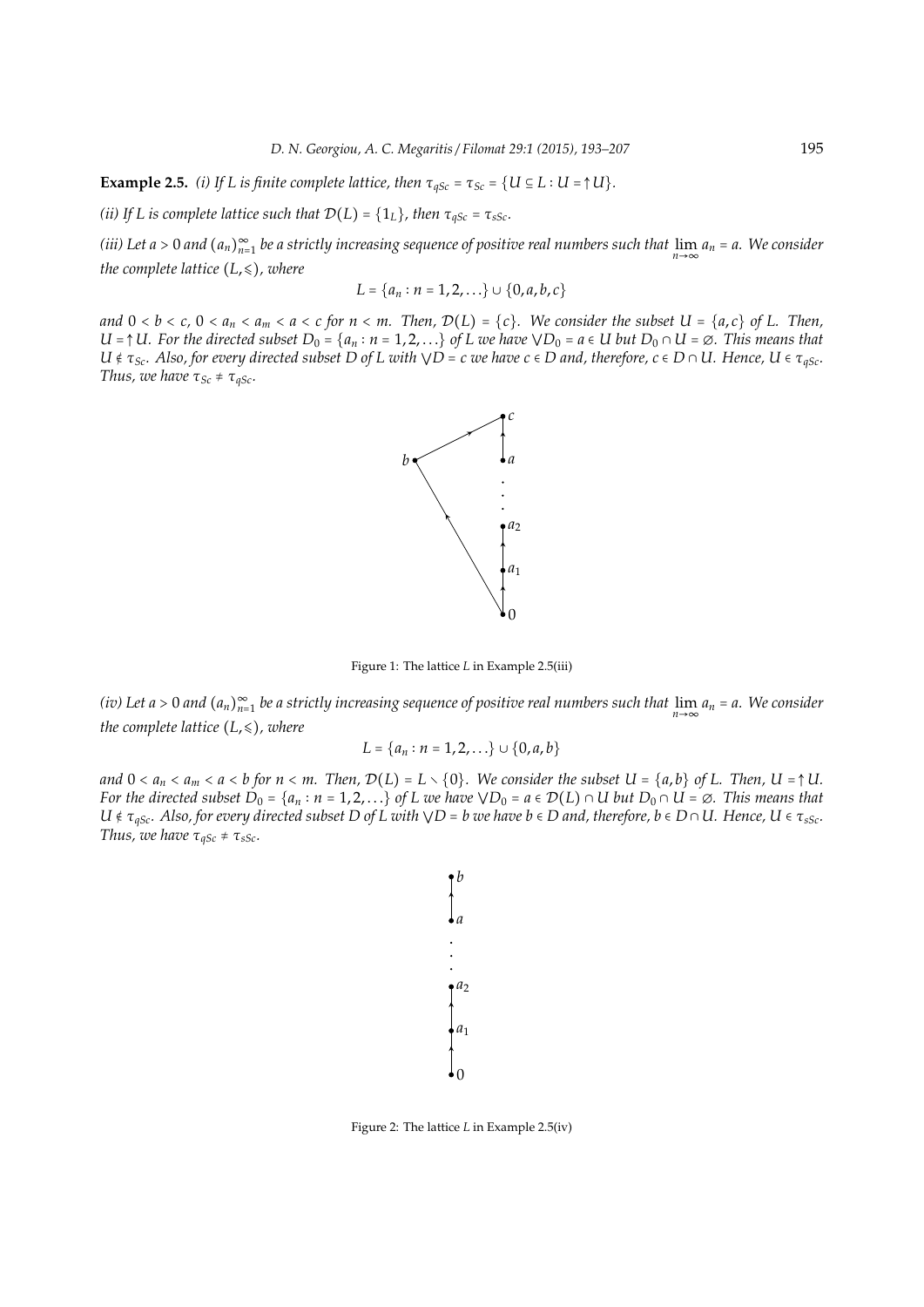*(v) Let X be a topological space and* O(*X*) *be the set of all open subsets of X with the inclusion as order. Then, the guasi Scott topology on*  $\mathcal{O}(X)$  *is the family of all subsets*  $H$  *of*  $\mathcal{O}(X)$  *such that:* 

 $(A)$  The conditions  $U \in H$ ,  $V \in \mathcal{O}(X)$ , and  $U \subseteq V$  imply  $V \in H$ .

(b) For every family  $\{U_i : i \in I\} \subseteq O(X)$  such that  $\bigcup \{U_i : i \in I\}$  is a dense subset of X and  $\bigcup \{U_i : i \in I\} \in \mathbb{H}$ , there *exists a finite subset*  $\overline{J}$  *of I such that*  $\overline{\bigcup\{U_i : i \in J\}} \in \mathbb{H}$ *.* 

The following proposition can be easily proved.

**Proposition 2.6.** Let L be a complete lattice and  $\tau_{qSc}^c(L) = \{L \setminus U : U \in \tau_{qSc}\}$ . Then, the family  $\tau_{qSc}^c(L)$  consists of *all subsets F of L such that:*

 $(a)$   $F = \mathbf{F}$ .

*(b)* For every directed subset D of L the conditions  $\forall D \in \mathcal{D}(L)$  and  $D \subseteq F$  imply  $\forall D \in F$ .

**Proposition 2.7.** *Let L be a complete lattice with the quasi Scott topology and A* ⊆ *L. If A is a complete lattice and*  $\mathcal{D}(A) \subseteq \mathcal{D}(L)$ , then the subspace topology on A is contained in the quasi Scott topology on A.

*Proof.* The subspace topology on *A* is the family

$$
\tau_{qSc}(L)|_A = \{A \cap U : U \in \tau_{qSc}(L)\}.
$$

We prove that  $\tau_{qSc}(L)|_A \subseteq \tau_{qSc}(A)$ . Let  $U_A \in \tau_{qSc}(L)|_A$ . Then, there exists  $U \in \tau_{qSc}(L)$  such that  $U_A = A \cap U$ . Obviously,  $U_A = \uparrow U_A$  with respect to *A*. Let *D* be a directed subset of *A* such that  $\forall D \in \mathcal{D}(A) \cap U_A$ . Since,  $\mathcal{D}(A) \subseteq \mathcal{D}(L)$  and  $U \in \tau_{qSc}(L)$ , we have  $D \cap U_A \neq \emptyset$ . Thus,  $U_A \in \tau_{qSc}(A)$  and, consequently,  $\tau_{qSc}(L)|_A \subseteq$  $\tau_{qSc}(A)$ .  $\Box$ 

**Corollary 2.8.** Let L be a complete lattice with the quasi Scott topology and  $A \in \tau_{qSc}(L)$ . If A is a complete lattice *and*  $\mathcal{D}(A) \subseteq \mathcal{D}(L)$ *, then the quasi Scott topology on A and the subspace topology on A coincide.* 

*Proof.* By Proposition 2.7,  $\tau_{qSc}(L)|_A$  ⊆  $\tau_{qSc}(A)$ . Moreover, since *A* ∈  $\tau_{qSc}(L)$ , we have  $\tau_{qSc}(A)$  ⊆  $\tau_{qSc}(L)|_A$ . Therefore,  $\tau_{qSc}(A) = \tau_{qSc}(L)|_A$ .  $\Box$ 

**Proposition 2.9.** *Let L be a complete lattice and x* ∈ *L. Then,*

$$
L\setminus\downarrow x=\{y\in L:y\nleq x\}\in\tau_{qSc}.
$$

*Proof.* It is known that  $L \setminus \{x \in \tau_{Sc} \}$ . By Proposition 2.3(2),  $\tau_{Sc} \subseteq \tau_{gSc}$ . Hence,  $L \setminus \{x \in \tau_{gSc} \}$ .

Let *L* be a complete lattice. For any net  $(x_j)_{j \in J}$  the *lower limit* is defined as follows

$$
\underline{\lim}_{j\in J}x_j=\sup_{j\in J}\inf_{i\geq j}x_i.
$$

By D we denote the class of all those pairs  $((x_j)_{j\in J}, x)$  consisting of a net  $(x_j)_{j\in J}$  on *L* and an element  $x \in \mathcal{D}(L)$ such that  $x \leq \underline{\lim}_{j \in J} x_j$ . If  $((x_j)_{j \in J}, x) \in \mathcal{D}$ , then we say that  $x$  is an  $\mathcal{D}\text{-}\underline{\lim}$  of  $(x_j)_{j \in J}$  and we write briefly  $x \equiv D$  lim<sub>*j*∈*J*</sub>  $x_j$ .

**Notation 2.10.** *Let L be a complete lattice. By* τ(D) *we denote the family of all subsets U of L satisfying the following conditions:*

*(a)*  $\uparrow u$  ∈ *U for every*  $u$  ∈  $(L \setminus \mathcal{D}(L)) \cap U$ .

*(b)* If  $x \equiv_D \lim_{i \in I} x_i$  *and*  $x \in U$ , *then there exists*  $j_0 \in J$  *such that*  $x_i \in U$  *for every*  $j \ge j_0$ *.* 

The following proposition can be easily proved.

**Proposition 2.11.** *Let L be a complete lattice. Then, the family* τ(D) *is a topology on L.*

**Proposition 2.12.** *For the topologies*  $\tau_{qSc}$  *and*  $\tau(\mathcal{D})$  *on a complete lattice L* we have  $\tau_{qSc} = \tau(\mathcal{D})$ *.*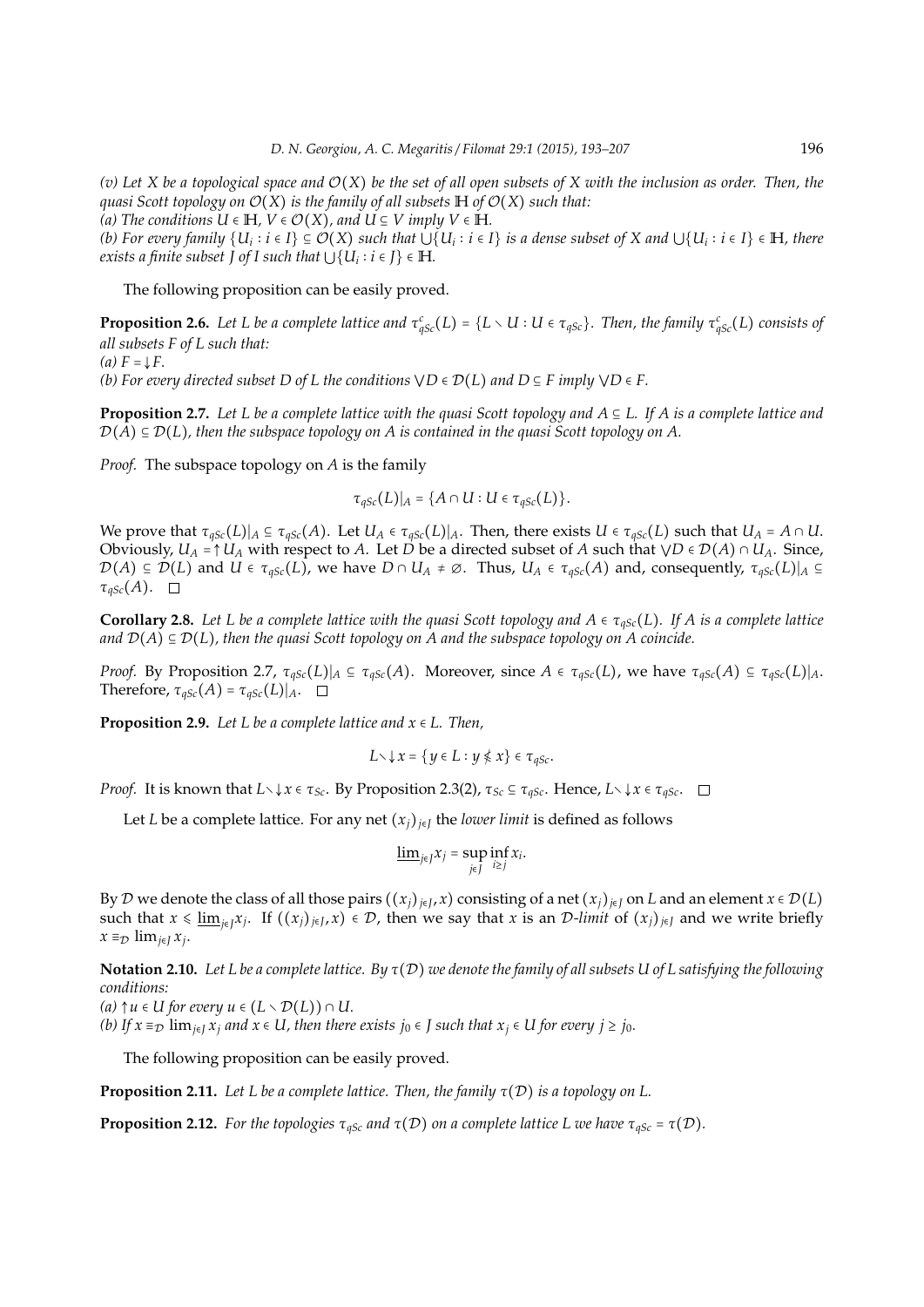*Proof.* We prove that  $\tau(\mathcal{D}) \subseteq \tau_{qSc}$ . Let  $U \in \tau(\mathcal{D})$ . First we prove  $U = \uparrow U$ . It suffices to prove that  $\uparrow u \in U$  for every  $u \in \mathcal{D}(L) \cap U$ . Let  $u \in \mathcal{D}(L) \cap U$  and  $x \in L$  such that  $u \leq x$ . We consider the net  $(x_j)_{j \in J}$ , where  $x_j = x$ ,  $j \in J$ . Then,

$$
u\leq x=\underline{\lim}_{j\in J}x_j.
$$

From the definition of  $\tau(\mathcal{D})$  we conclude that there exists  $j_0 \in J$  such that  $x_i \in U$  for every  $j \ge j_0$ . This means that  $x \in U$ .

Now, let *D* be a directed subset of *L* such that  $\forall D \in \mathcal{D}(L) \cap U$ . Consider the net  $(x_d)_{d \in D}$  with  $x_d = d$ . Then,

$$
\inf_{a\geqslant d}x_a=d
$$

and, hence,

$$
\underline{\lim}_{d\in D}x_d=\bigvee D.
$$

Therefore,

$$
\bigvee D \equiv_{\mathcal{D}} \lim_{d \in D} x_d.
$$

By assumption there exists  $d_0 \in D$  such that  $x_d = d \in U$  for every  $d \geq d_0$ . Thus,  $D \cap U \neq \emptyset$  and, therefore,  $\tau(\mathcal{D}) \subseteq \tau_{\text{qSc}}$ .

We prove that  $\tau_{qSc} \subseteq \tau(\mathcal{D})$ . Let  $U \in \tau_{qSc}$ . We take a net  $(x_j)_{j \in J}$  and  $x \in U$  with  $x \equiv_{\mathcal{D}} \lim_{j \in J} x_j$ . Then, *<sup>x</sup>* <sup>⩽</sup> lim*j*∈*<sup>J</sup> xj* . Consider the directed subset

$$
D=\{\inf_{i\geq j}x_i:j\in J\}
$$

of *L*. Then,  $x \le \sqrt{D}$ . Since  $U = \uparrow U$ , we have  $\sqrt{D} \in U$ . Moreover, since  $x \in \mathcal{D}(L)$  and  $x \le \sqrt{D}$ , we have  $\forall D \in \mathcal{D}(L)$ *. By assumption there exists <i>d*<sub>0</sub> ∈ *D* such that *d*<sub>0</sub> ∈ *D* ∩ *U*. By the definition of *D*, *d*<sub>0</sub> = inf<sub>*i*≥*j*0</sub> *x*<sub>*i*</sub> for some  $j_0 \in J$ . Hence,  $d_0 \le x_i$  for all  $i \ge j_0$ . Since  $U = \uparrow U$  and  $d_0 \in U$ , we have  $x_i \in U$  for all  $i \ge j_0$ . Thus,  $\tau_{qSc} \subseteq \tau(\mathcal{D}).$ 

#### **3. Quasi Scott continuous functions**

**Definition 3.1.** Let  $L_1$  and  $L_2$  be two complete lattices. A function  $f: L_1 \rightarrow L_2$  is called *quasi Scott continuous* if for every  $V \in \tau_{qSc}(L_2)$  we have  $f^{-1}(V) \in \tau_{qSc}(L_1)$ .

**Proposition 3.2.** *Let*  $f: L_1 \rightarrow L_2$  *be a quasi Scott continuous function. Then, f is monotone.* 

*Proof.* Let  $x, y \in L_1$  with  $x \leq y$ . We show that  $f(x) \leq f(y)$ . Suppose that  $f(x) \leq f(y)$  and set

$$
V=L_2\setminus\downarrow f(y).
$$

Then,  $f(x) \in V$ . By Proposition 2.9,  $V \in \tau_{qSc}(L_2)$ . Hence,  $f^{-1}(V) \in \tau_{qSc}(L_1)$  and, consequently,  $\uparrow f^{-1}(V) =$ *f*<sup>-1</sup>(*V*). Since *x* ∈ *f*<sup>-1</sup>(*V*) and *x* ≤ *y*, we have *y* ∈ *f*<sup>-1</sup>(*V*) or *f*(*y*) ∈ *V* which is a contradiction. Thus,  $f(x) \leq f(y).$ 

The following proposition can be easily proved.

**Proposition 3.3.** *Let f* ∶ *L*<sup>1</sup> → *L*<sup>2</sup> *be a function. The following conditions are equivalent: (1) f is quasi Scott continuous. (2) For every F*  $\in \tau_{qSc}^{c}(L_2)$  *we have*  $f^{-1}(F) \in \tau_{qSc}^{c}(L_1)$ *.* 

**Proposition 3.4.** *Let f* ∶ *L*<sup>1</sup> → *L*<sup>2</sup> *be a quasi Scott continuous function. The following statements are true: (1) For every directed subset D of*  $L_1$  *with*  $\forall D \in \mathcal{D}(L_1)$  *we have* 

$$
f(\bigvee D) = \bigvee f(D).
$$

*(2) For every net* (*xj*)*<sup>j</sup>*∈*<sup>J</sup> with* lim*<sup>j</sup>*∈*<sup>J</sup> x<sup>j</sup>* ∈ D(*L*1) *we have*

 $f(\underline{\lim}_{j\in J}x_j)\leqslant\underline{\lim}_{j\in J}f(x_j).$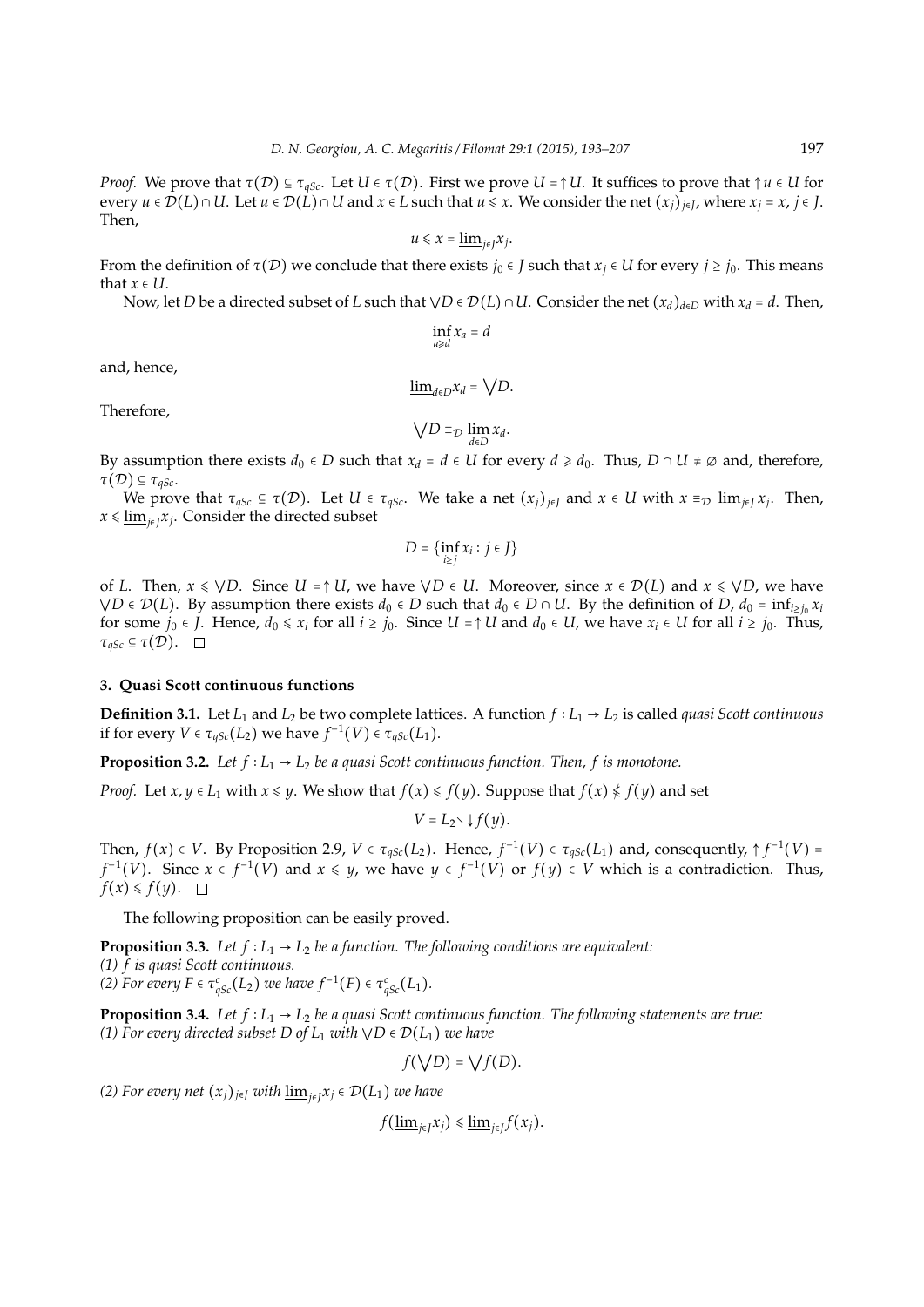*Proof.* (1) Let *D* be a directed subset of  $L_1$  with  $\forall D \in \mathcal{D}(L_1)$ . We prove that  $f(\forall D) = \forall f(D)$ . By Proposition 3.2,  $\vee$  *f*(*D*)  $\le$  *f*( $\vee$ *D*). So, it suffices to prove that *f*( $\vee$ *D*)  $\le$   $\vee$  *f*(*D*). We set

$$
x = \sqrt{D}
$$
 and  $a = \sqrt{f(D)}$ .

We will show that  $f(x) \le a$ . Suppose that  $f(x) \le a$ . We consider the set

 $V = L_2 \setminus \downarrow a$ .

Then,  $f(x) \in V$ . By Proposition 2.9,  $V \in \tau_{qSc}(L_2)$ . Hence,  $U = f^{-1}(V) \in \tau_{qSc}(L_1)$ . Also,  $x \in \mathcal{D}(L_1) \cap U$ . Hence, there exists  $d \in D$  such that  $d \in U$ . It follows that  $f(d) \in L_2 \setminus \{a\}$ , that is,  $f(d) \nleq a = \bigvee f(D)$  which is a contradiction.

(2) Let  $(x_j)_{j\in J}$  be a net and  $x = \underline{\lim}_{j\in J} x_j \in \mathcal{D}(L_1)$ . We prove that  $f(x) \leq \underline{\lim}_{j\in J} f(x_j)$ . Consider the directed subset

$$
D = \{\inf_{i \geq j} x_i : j \in J\}
$$

of *L*<sub>1</sub>. Then,  $x = \sqrt{D}$ . Let  $d \in D$ . Then, there exists  $j_0 \in J$  such that  $d = \inf x_i$ . By Proposition 3.2, *i*≥*j*<sup>0</sup>

$$
f(d) = f(\inf_{i \geq j_0} x_i) \leq \inf_{i \geq j_0} f(x_i).
$$

Therefore,

$$
\underline{\lim}_{j\in J}f(x_j)=\sup_{j\in J}\inf_{i\geq j}f(x_i)\geq f(d).
$$

It follows that  $\underline{\lim}_{j\in J}f(x_j)\geqslant f(d)$  for every  $d\in D.$  Hence,  $\vee f(D)\leqslant \underline{\lim}_{j\in J}f(x_j).$  ¿From (1) we conclude

$$
f(\underline{\lim}_{j\in J}x_j)=f(\bigvee D)=\bigvee f(D)\leq \underline{\lim}_{j\in J}f(x_j).
$$

 $\Box$ 

**Proposition 3.5.** *Let*  $f: L_1 \to L_2$  *be a monotone function.* If  $f(x) \in \mathcal{D}(L_2)$  *for any*  $x \in \mathcal{D}(L_1)$  *and*  $f(\forall D) = \forall f(D)$ *for every directed subset D of*  $L_1$  *with*  $\forall D \in \mathcal{D}(L_1)$ *, then f is quasi Scott continuous.* 

*Proof.* Let  $V \in \tau_{qSc}(L_2)$ . We prove that  $f^{-1}(V) \in \tau_{qSc}(L_1)$ . Since the function  $f$  is monotone,  $\uparrow f^{-1}(V) =$ *f*<sup>-1</sup>(*V*). Now let *D* be a directed subset of *L*<sub>1</sub> with  $\forall D \in \mathcal{D}(L_1) \cap f^{-1}(V)$ . Then,  $f(\forall D) \in \mathcal{D}(L_2)$  and  $f(\forall D) = \forall f(D) \in V$ . Also, since *f* is monotone,  $f(D)$  is a directed subset of  $L_2$ . Hence, there exists *y* ∈ *f*(*D*) ∩ *V*. It follows that there exists *x* ∈ *D* such that *y* = *f*(*x*) and *x* ∈ *f*<sup>-1</sup>(*V*). Thus, *D* ∩ *f*<sup>-1</sup>(*V*) ≠ ∅ and, therefore,  $f^{-1}(V) \in \tau_{qSc}(L_1)$ .

#### **4. q-continuous complete lattices**

**Definition 4.1.** Let *L* be a complete lattice and  $x, y \in L$ . We say that *x is quasi way below y*, in symbols  $x \ll_q y$ , if the following two conditions are satisfied:

(a)  $x \leq y$ .

(b) For every directed subset *D* of *L* the relations  $y \leq \forall D$  and  $\forall D \in \mathcal{D}(L)$  imply the existence of a  $d \in D$  with  $x \le d$ .

**Proposition 4.2.** *Let L be a complete lattice and x,*  $y \in L$ *. Then,*  $x \ll_q y$  *if and only if the following two conditions are satisfied:*

*(a)*  $x \leq y$ .

*(b) For every subset X of L the relations*  $y \leq \forall X$  *and*  $\forall X \in \mathcal{D}(L)$  *imply the existence of a finite subset A of X such that*  $x \leq \sqrt{A}$ *.*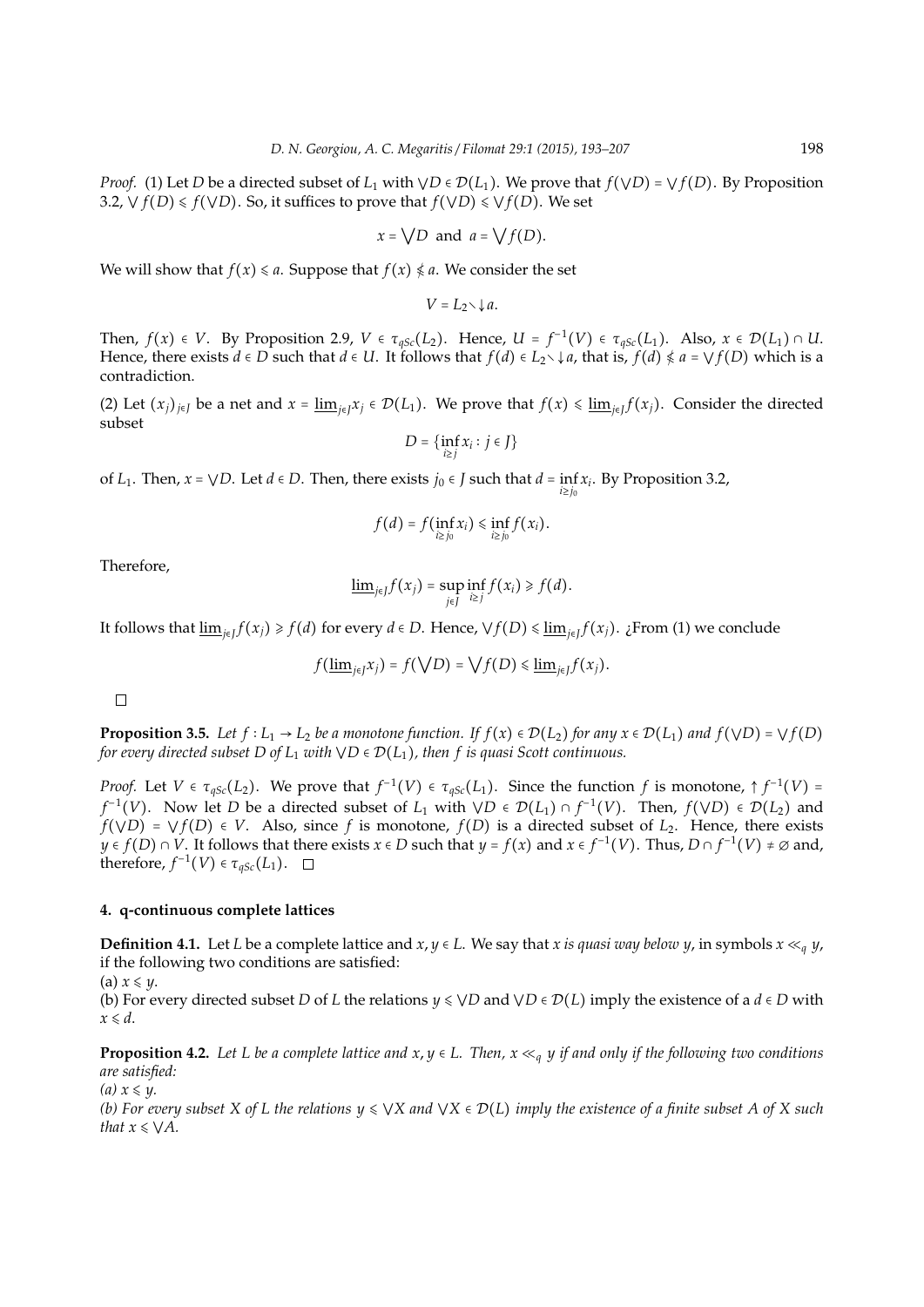*Proof.* Let  $x \ll_q y$ . Obviously,  $x \leq y$ . Let *X* be a subset of *L* such that  $y \leq \forall X$  and  $\forall X \in \mathcal{D}(L)$ . Consider the directed subset

$$
X^+ = \{ \bigvee A : A \text{ is a finite subset of } X \}
$$

of *L*. Then,  $\forall X^+ = \forall X$ . Hence, there exists a finite subset *A* of *X* such that  $x \leq \forall A$ . The converse is immediate.  $\square$ 

The following proposition can be easily proved.

**Proposition 4.3.** *Let L be a complete lattice and x*, *y*, *z*, *w* ∈ *L. The following statements are true: (1)* If  $x \ll y$ , then  $x \ll_q y$ . Particularly,  $0_L \ll_q y$ . *(2)* If  $x \ll_q y$  and  $y \ll_q z$ , then  $x \ll_q z$ . *(3)* If  $x \leq y \ll_q z \leq w$ , then  $x \ll_q w$ . *(4)* If  $x \ll_q z$  and  $y \ll_q z$ , then  $x \lor y \ll_q z$ .

**Proposition 4.4.** *Let L be a complete lattice and*  $x, y \in L$ *. Then, the following two statements are equivalent: (1)*  $x \ll_q y$ . *(2)*  $x \leq y$  *and for every ideal I of L the relations*  $y \leq \sqrt{I}$  *and*  $\sqrt{I} \in \mathcal{D}(L)$  *imply*  $x \in I$ *.* 

*Proof.* (1) implies (2): Suppose that  $x \ll_q y$  and let *I* be an ideal of *L* such that  $y \leq \forall I$  and  $\forall I \in \mathcal{D}(L)$ . Since *x*  $\ll$ <sub>*g*</sub> *y* and *I* is directed, there exists *z* ∈ *I* such that *x* ≤ *z*. Now, since *I* = ↓*I*, we have *x* ∈ *I*.

(2) implies (1): Let *D* be a directed subset of *L* such that  $y \leq \forall D$  and  $\forall D \in \mathcal{D}(L)$ . We prove that there exists *d* ∈ *D* with  $x \le d$ . Set  $I = \downarrow D$ . We observe that *I* is an ideal and  $\lor I = \lor D$ . Hence,  $x \in I$  and, therefore, there exists *d* ∈ *D* such that  $x \le d$ .  $\Box$ 

For every  $x \in L$  we consider the following subsets of *L*:

$$
\downarrow_q x = \{ y \in L : y \ll_q x \} \text{ and } \uparrow_q x = \{ y \in L : x \ll_q y \}.
$$

**Remark 4.5.** *If the condition (b) of Definition 4.1 satisfied and*  $y \in \mathcal{D}(L)$ *, then*  $x \ll y$  *and, hence,*  $x \leq y$ *. It follows that if*  $y \in \mathcal{D}(L)$ *, then*  $\downarrow_q y = \downarrow y$ *.* 

**Proposition 4.6.** *Let L be a complete lattice and*  $x \in L$ *. Then,*  $\text{Int}_{\tau_{\text{osc}}}(\uparrow x) \subseteq \uparrow_a x$  (By  $\text{Int}_{\tau_{\text{osc}}}(\uparrow x)$  we denote the interior of  $\uparrow x$  in the topology  $\tau_{qSc}$ ).

*Proof.* Let  $y \in \text{Int}_{\tau_{\text{ass}}}(\uparrow x) \subseteq \uparrow x$ . Then,  $x \leq y$ . Now, let *D* be a directed subset of *L* such that  $y \leq \sqrt{D}$  and *VD* ∈  $\mathcal{D}(L)$ . Since  $y \in \text{Int}_{\tau_{\text{aSc}}}(\uparrow x)$ ,  $y \le \sqrt{D}$ , and  $\text{Int}_{\tau_{\text{aSc}}}(\uparrow x) = \uparrow \text{Int}_{\tau_{\text{aSc}}}(\uparrow x)$ , we have  $\sqrt{D} \in \text{Int}_{\tau_{\text{aSc}}}(\uparrow x)$ . So,

$$
\bigvee D \in \mathcal{D}(L) \cap \text{Int}_{\tau_{qSc}}(\uparrow x).
$$

Since Int<sub>*asc*</sub>( $\uparrow$  *x*)  $\in \tau_{qSc}$ , there exists  $d \in D$  such that  $d \in \text{Int}_{qsc}(\uparrow x) \subseteq \uparrow x$ . So,  $x \le d$ . By the above we have *x* ≪*q y*. Thus, *y* ∈  $\uparrow$ <sub>*q</sub> x*. □</sub>

**Definition 4.7.** A complete lattice *L* is called *q-continuous* if

$$
x = \bigvee \downarrow_q x = \bigvee \{y \in L : y \ll_q x\}
$$
 for every  $x \in L$ .

We note that the notion of *q*-continuous complete lattice is quite different from the well known notion of quasi continuous complete lattice (see, for example, [8]).

**Remark 4.8.** *If L is q-continuous, then by Proposition 4.3(4) for all*  $x \in L$ *, the subset*  $\frac{1}{2}a$ *x of L is directed.*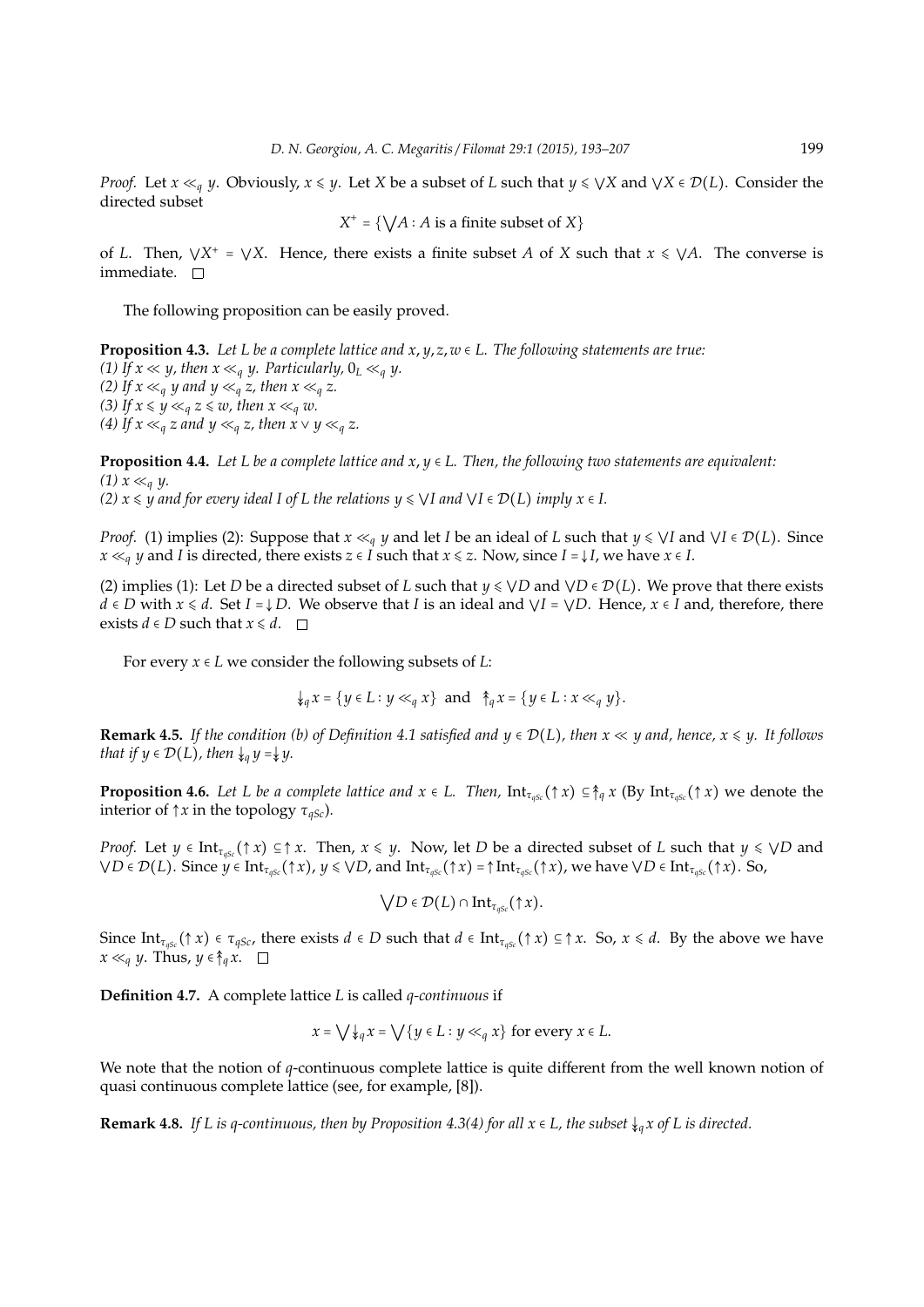**Example 4.9.** *(i) Every continuous complete lattice L is a-continuous. Indeed, let*  $x \in L$ . Then,

$$
\{y \in L : y \ll x\} \subseteq \{y \in L : y \ll_q x\} \subseteq \{y \in L : y \leq x\}.
$$

*Therefore,*

$$
x = \bigvee \{ y \in L : y \ll x \} \leq \bigvee \{ y \in L : y \ll_q x \} \leq \bigvee \{ y \in L : y \leq x \} = x
$$

*which means that*  $x = \sqrt{\frac{1}{4a}}x$ .

*Particularly, every complete chain and every finite complete lattice are q-continuous.*

*(ii)* Consider the complete lattice  $(L, \leq)$ *, where* 

$$
L = \{0, 1, 2, \ldots\} \cup \{a, b, c, d\},\
$$

 $0 < 1 < 2 < \ldots < b$ ,  $0 < c < d$ , and  $0 < a < b < d$ . Then,  $\mathcal{D}(L) = \{d\}$ . We observe that  $\downarrow_q n = \{0, \ldots, n\}$ ,  $n = 0, 1, 2, \ldots$ ,  $\downarrow_q a = \{0,a\}$ ,  $\downarrow_q b = \{0,1,2,\ldots\} \cup \{a,b\}$ ,  $\downarrow_q c = \{0,c\}$ , and  $\downarrow_q d = L$ . Therefore, L is q-continuous. We prove that L *is not continuous. It suffices to prove that a*  $\epsilon \downarrow a$ . Indeed, consider the directed subset D = {0,1,2,...} of L. Then, *a* ⩽ *b* = ⋁*D but there not exists n* ∈ *D such that a* ⩽ *n. Thus,* ↡*a* = {0} *and, hence,* ⋁↡*a* ≠ *a. This means that L is not continuous.*



Figure 3: The lattice *L* in Example 4.9(ii)

*(iii)* Let X be a topological space and  $\mathcal{O}(X)$  be the set of all open subsets of X with the inclusion as order (see Example *2.5(v)). It follows that the complete lattice* O(*X*) *is q-continuous if and only if for every x* ∈ *X and for every open neighborhood U of x there exists an open neighborhood V of x satisfying the following conditions:*  $(a)$   $V ⊆ U$ .

(b) For every family  $\{U_i:i\in I\}\subseteq\mathcal{O}(X)$  such that  $\cup\{U_i:i\in I\}$  is a dense subset of X and  $U\subseteq\cup\{U_i:i\in I\}$ , there *exists a finite subset J of I such that*  $V \subseteq \bigcup \{U_i : i \in J\}$ *.* 

**Definition 4.10.** (see [12]) A complete lattice *L* is called *weakly continuous* if

$$
x = \bigvee \{ y \in L : y \ll_w x \} \text{ for every } x \in L.
$$

We write  $x \ll_w y$ , if the following two conditions are satisfied: (a)  $x \leq y$ . (b) For every directed subset *D* of *L* the relation  $\forall D = 1_L$  implies the existence of a  $d \in D$  with  $x \le d$ .

**Example 4.11.** *(i) Every q-continuous complete lattice L is weakly continuous. Indeed, let x* ∈ *L. Then,*

 $\{y \in L : y \ll_q x\} \subseteq \{y \in L : y \ll_w x\} \subseteq \{y \in L : y \leq x\}.$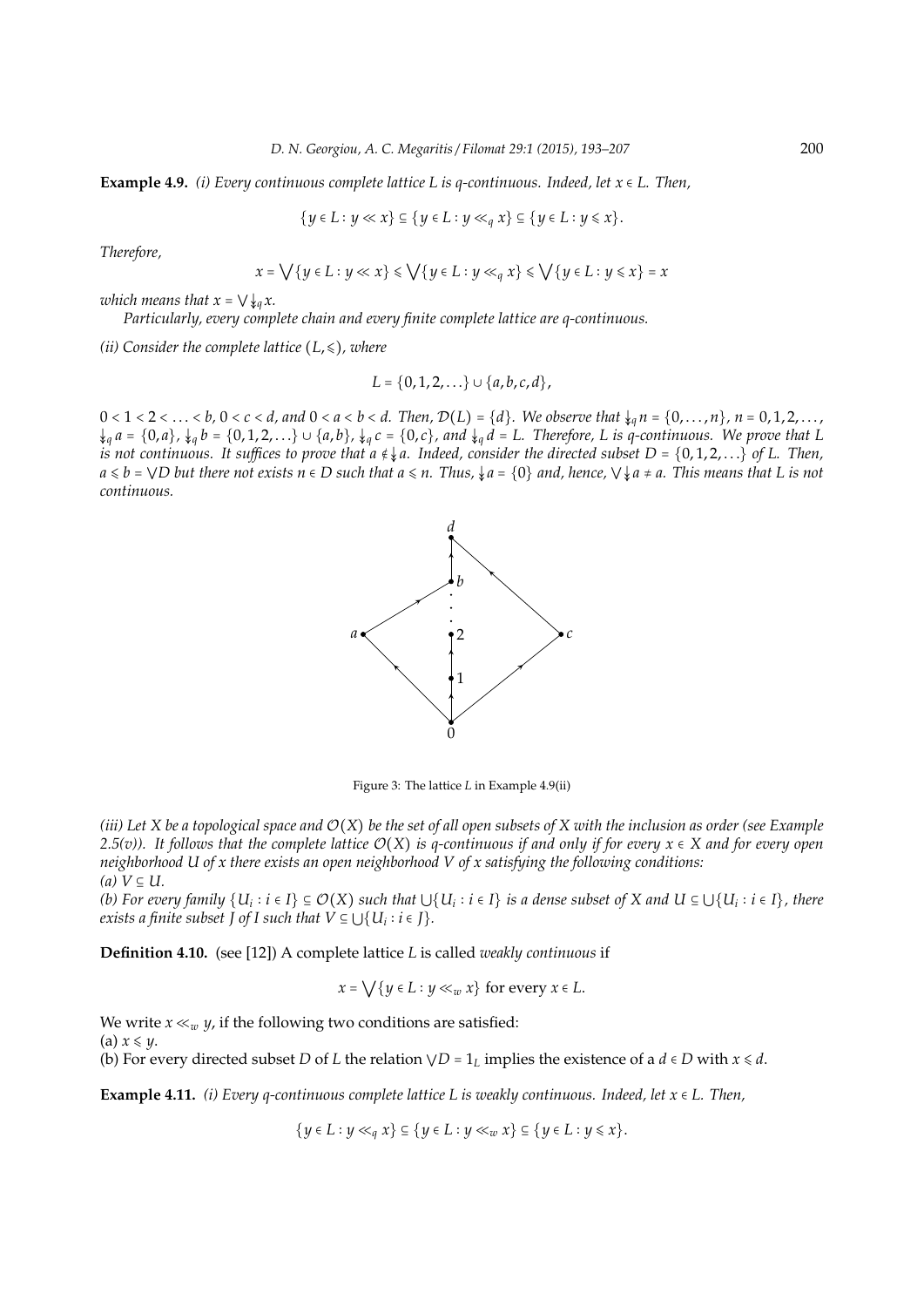*Therefore,*

$$
x = \bigvee \{ y \in L : y \ll_q x \} \leqslant \bigvee \{ y \in L : y \ll_w x \} \leqslant \bigvee \{ y \in L : y \leqslant x \} = x
$$

*which means that*  $x = \bigvee \{ y \in L : y \ll_w x \}.$ 

*(ii)* Consider the complete lattice  $(L, \leqslant)$ , where  $L = [1, 2] \cup \{0, a, b\}$ ,  $0 < x < y < b$  for every  $x, y \in [1, 2]$  with  $x \neq y$ , *and*  $1 < a < 2$ . Then,  $\mathcal{D}(L) = L \setminus \{0\}$ . We observe that  $\downarrow_q a = \{0,1\}$  and, hence,  $a \neq \bigvee \downarrow_q a$ . This means that L is not *q-continuous. Also, we observe that L is weakly continuous.*

*b*



2

Figure 4: The lattice *L* in Example 4.11(ii)

**Proposition 4.12.** *Let L be a q-continuous complete lattice. Then, the following statements are true: (1) If*  $x \ll q$   $y \le \sqrt{D}$ , where  $\sqrt{D} \in \mathcal{D}(L)$ , for a directed subset D of L, then there exists  $d \in D$  with  $x \ll_q d$ . *(2) If x* ≪<sub>*q*</sub> *z, where z* ∈  $\mathcal{D}(L)$ *, then there exists y* ∈ *L such that x* ≪<sub>*q*</sub> *y* ≪<sub>*q*</sub> *z*.

*Proof.* (1) Let *x*, *y* ∈ *L* and let *D* be a directed subset of *L* such that  $x \ll_q y \leq \sqrt{D}$  and  $\sqrt{D} \in \mathcal{D}(L)$ . We set

$$
I=\bigcup \{\downarrow_q d: d\in D\}.
$$

We observe that *I* is an ideal and  $\forall I = \forall D$ . By Proposition 4.4,  $x \in I$  which means that  $x \ll_q d$  for some  $d \in D$ .

(2) Let  $x \ll_q z$ , where  $z \in \mathcal{D}(L)$ . Set  $D = \frac{1}{2}q z$ . Then,  $D$  is a directed subset of  $L$ . Since  $L$  is q-continuous, *z* =  $\bigvee \{q\}$ *z* =  $\bigvee D$ . From (1) there exists *y* ∈ *D* with *x* ≪*q y*. Hence, *x* ≪*q y* ≪*q z*. □

**Corollary 4.13.** *Let L be a q-continuous complete lattice and*  $x \in L$ *. Then,*  $\hat{\tau}_q x \in \tau_{qSc}$ *.* 

*Proof.* By Proposition 4.3(3),  $\hat{\uparrow}_q x = \hat{\uparrow} (\hat{\uparrow}_q x)$ . Let *D* be a directed subset of *L* such that  $\forall D \in \mathcal{D}(L) \cap \hat{\uparrow}_q x$ . We prove that  $D \cap \hat{\uparrow}_a x \neq \emptyset$ . Indeed, by Proposition 4.12(1), there exists  $d \in D$  with  $x \ll_a d$ . Hence,  $d \in D \cap \hat{\uparrow}_a x$ .  $\square$ 

**Proposition 4.14.** *Let L be a q-continuous complete lattice and*  $x \in L$ *. Then,*  $\hat{\uparrow}_q x = \text{Int}_{\tau_{qSc}}(\uparrow x)$ *.* 

*Proof.* By Proposition 4.6 it suffices to prove that  $\hat{\uparrow}_q x \subseteq \text{Int}_{\tau_{qSc}}(\uparrow x)$ . By Corollary 4.13,  $\hat{\uparrow}_q x \in \tau_{qSc}$ . Moreover,  $\uparrow_{q}$ *x* ⊆  $\uparrow$  *x*. Therefore,  $\uparrow_{q}$ *x* ⊆ Int<sub>*τ<sub>aSc</sub>*( $\uparrow$  *x*). □</sub>

**Proposition 4.15.** Let L be a q-continuous complete lattice and  $x \in \mathcal{D}(L)$ . Then, the family  $\{\hat{\tau}_q u : u \ll_q x\}$  is a *neighborhood basis of x with respect to* τ<sub>*aSc*</sub>.

*Proof.* Let  $U \in \tau_{qSc}$  such that  $x \in U$ . We set  $D = \frac{1}{2}q x$ . Since *L* is q-continuous, the subset  $\frac{1}{2}q x$  of *L* is directed (see Remark 4.8) and  $x = \sqrt{D}$ . Moreover,  $\sqrt{D} \in \mathcal{D}(L)$ . Hence,  $D \cap U \neq \emptyset$ . It follows that there exists  $u \in U$ such that  $u \ll_q x$ . By Corollary 4.13,  $\hat{\uparrow}_q u \in \tau_{qSc}$ . We prove that  $\hat{\uparrow}_q u \subseteq U$ . Indeed, let  $y \in \hat{\uparrow}_q u$ . Then,  $u \ll_q y$  and, therefore, *u* ≤ *y*. Since *U* =  $\uparrow$  *U* and *u* ∈ *U*, we have *y* ∈ *U*. Thus,  $\uparrow$ <sub>*q*</sub> *u* ⊆ *U*. □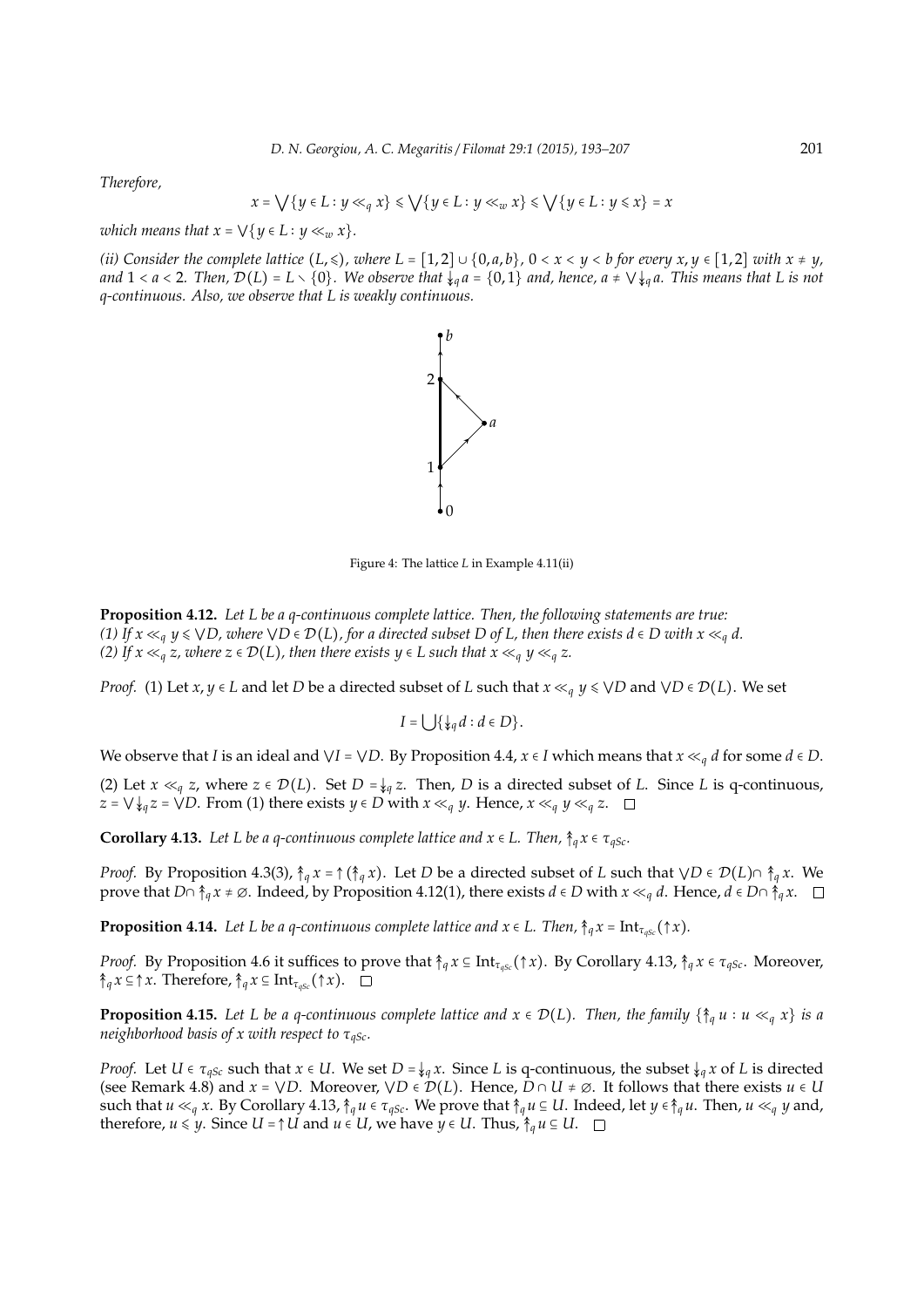**Corollary 4.16.** Let L be a q-continuous complete lattice with  $\mathcal{D}(L) = L \setminus \{0_L\}$ . Then, the family  $\{\hat{\tau}_a x : x \in L\}$  is a *base for the quasi Scott topology* τ<sub>*aSc</sub> on L.*</sub>

**Example 4.17.** The condition  $\mathcal{D}(L) = L \setminus \{0_L\}$  cannot be omitted in Corollary 4.16. Indeed, let  $(a_n)_{n=1}^{\infty}$  and  $(b_n)_{n=1}^{\infty}$ *be two strictly increasing sequences of positive real numbers such that*  $\lim_{n\to\infty} a_n = a > 0$  and  $\lim_{n\to\infty} b_n = b > 0$ . We *consider the complete lattice*  $(L, \leq)$ *, where* 

$$
L = \{a_1, a_2, \ldots\} \cup \{b_1, b_2, \ldots\} \cup \{0, a, b, c, d\}
$$

and  $0 < b_1 < c < d$ ,  $0 < a_n < a_m < a < b < d$ ,  $0 < b_n < b_m < b < d$  for  $n < m$ . Then,  $\mathcal{D}(L) = \{b, d\}$ . We observe that

$$
\downarrow_q a_n = \{0, a_1 \ldots, a_n\}, \downarrow_q b_n = \{0, b_1 \ldots, b_n\}, n = 1, 2, \ldots,
$$

 $\downarrow_q a = \{0, a_1, a_2, \ldots\}, \downarrow_q b = \{0, b_1, b_2, \ldots\}, \downarrow_q c = \{0, b_1, c\}, \text{ and } \downarrow_q d = L.$ 

*Indeed, we will show, for example, that*  $\frac{1}{4}a = \{0, a_1, a_2, ...\}$ *. It suffices to prove that*  $a \notin \frac{1}{4}a$ *. We consider the directed subset*  $D = \{b_1, b_2, ...\}$  *of L. Then,* 

$$
a \leq b = \bigvee D \in \mathcal{D}(L)
$$

*but there not exists*  $b_n \in D$  *such that*  $a \leq b_n$ *.* 

By the above we have  $a_n = \bigvee \bigvee_{q \mid a_n} a_n$  for  $n = 1, 2, ..., b_n = \bigvee \bigvee_{q \mid a_n} b_n$  for  $n = 1, 2, ..., a = \bigvee \bigvee_{q \mid a_n} b = \bigvee \bigvee_{q \mid a_n} b_n$ ,  $c = \bigvee \bigvee_{q \mid a_n} c_n$ *and*  $d = \bigvee \bigvee q$ *d. Therefore, L is a q-continuous complete lattice.* 

*Now, we consider the subset*  $U = \{b_2, b_3, ...\} \cup \{a, b, d\}$  *of L. Then,*  $U \in \tau_{qSc}$  *and*  $a \in U$ *. This means that*  $U$  *is an open neighborhood of a in the topology*  $\tau_{qSc}$ *. We observe that there not exists*  $x \in L$  *such that*  $a \in \hat{\tau}_q x \subseteq U$ . Thus, the *family* { $\{§_q x : x ∈ L\}$  *is not a base for the quasi Scott topology*  $τ_{qSc}$  *on L.* 



Figure 5: The lattice *L* in Example 4.17

**Definition 4.18.** Let *L* be a complete lattice. A subset *B* of *L* is called a *q-basis* for *L* if for every  $x \in L$  there is a directed subset  $D_x$  of *B* such that  $D_x \subseteq \mathcal{L}_a x$  and  $\forall D_x = x$ .

**Proposition 4.19.** *A complete lattice is q-continuous if and only if it has a q-basis.*

*Proof.* Let *L* be a q-continuous complete lattice. We prove that *L* is a q-basis of *L*. Indeed, let *x* ∈ *L*. We set  $D_x = \frac{1}{2}a x$ . Then,  $D_x$  is a directed subset of *L* and  $\sqrt{D_x} = x$ .

Conversely, let *L* be a complete lattice with *B* as its q-basis and  $x \in L$ . We prove that  $x = \sqrt{\frac{1}{2}a}x$ . Indeed, there is a directed subset  $D_x$  of *B* such that  $D_x \subseteq \mathcal{L}_q x$  and  $\forall D_x = x$ . Hence,  $x = \forall D_x \leq \forall \mathcal{L}_q x$ . Moreover,  $\bigvee \oint_{q} x \leq x$ . Thus,  $x = \bigvee \oint_{q} x$ .  $\Box$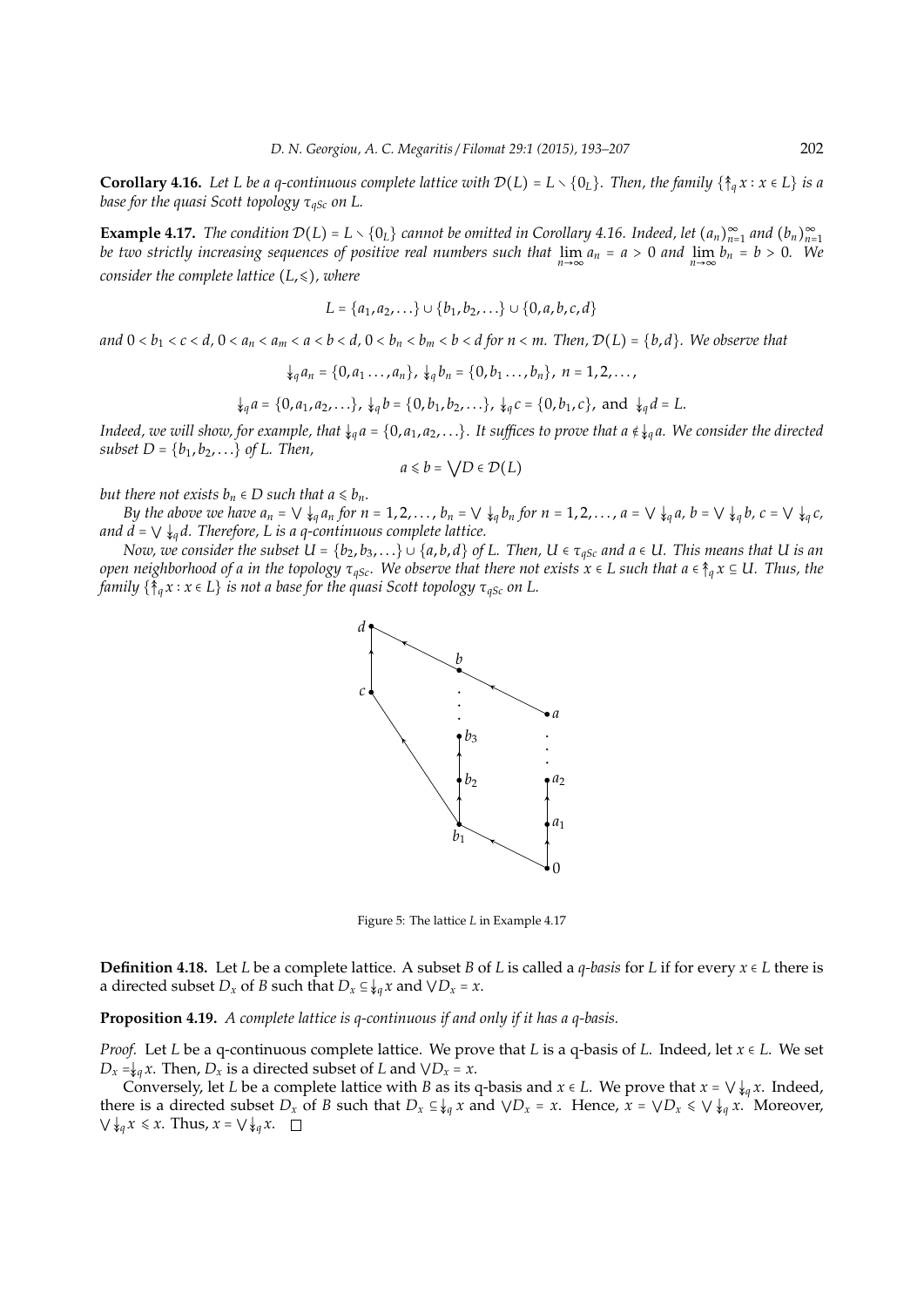#### **5. q-algebraic complete lattices**

**Definition 5.1.** Let *L* be a complete lattice. An element *x* of *L* is said to be *q*-compact if  $x \ll_q x$ . The subset of all q-compact elements is denoted by  $K_q(L)$ .

The following proposition can be easily proved.

**Proposition 5.2.** *Let L be a complete lattice. The following statements are true: (1)*  $0_L$  ∈  $K_q(L)$ . *(2) If x*, *y* ∈ *K*<sub>*a*</sub>(*L*)*, then x*  $\vee$  *y* ∈ *K*<sub>*a*</sub>(*L*)*. (3)* If  $x \le k \le y$  with  $k \in K_q(L)$ , then  $x \ll_q y$ .

**Proposition 5.3.** *Let L be a complete lattice and*  $x \in K_q(L)$ *. Then,*  $\uparrow x \in \tau_{qSc}$ *.* 

*Proof.* Obviously,  $\uparrow x = \uparrow (\uparrow x)$ . Now, let *D* be a directed subset of *L* such that  $\forall D \in \mathcal{D}(L) \cap \uparrow x$ . Then,  $x \leq \forall D$ . Since  $x \in K_q(L)$ , there exists  $d \in D$  such that  $x \leq d$ . Hence,  $d \in \uparrow x$ . It follows that  $D \cap \uparrow x \neq \emptyset$ .  $\square$ 

**Definition 5.4.** A complete lattice *L* is called *q-algebraic* if

 $x = \bigvee (\downarrow x \cap K_a(L))$  for every  $x \in L$ .

**Remark 5.5.** *If L is q-algebraic, then by Proposition 5.2(3) for all*  $x \in L$ *, the subset*  $\downarrow x \cap K_q(L)$  *of L is directed.* 

**Example 5.6.** *(i) Every algebraic complete lattice L is q-algebraic. Indeed, let*  $x \in L$ . Then,

$$
\downarrow x \cap K(L) \subseteq \downarrow x \cap K_q(L) \subseteq \downarrow x.
$$

*Therefore,*

$$
x = \bigvee (\downarrow x \cap K(L)) \leq \bigvee (\downarrow x \cap K_q(L)) \leq \bigvee \downarrow x = x
$$

*which means that*  $x = \bigvee (\downarrow x \cap K_q(L))$ *.* 

*Particularly, every finite linearly ordered set is q-algebraic.*

*(ii)* Consider the complete lattice  $(L, \leqslant)$ , where  $L = [0, 1] \cup \{a, b\}$ ,  $x < y < b$  for every  $x, y \in [0, 1]$  with  $x \neq y$ , and  $0 < a < 1$ . Since  $K(L) = \{0, a, b\}$ , the complete lattice L is not algebraic. We observe that  $K_q(L) = L$ . Hence,

$$
\bigvee(\downarrow x \cap K_q(L)) = \bigvee \downarrow x = x
$$

*for every*  $x \in L$  *which means that*  $L$  *is q-algebraic.* 



Figure 6: The lattice *L* in Example 5.6(ii)

**Proposition 5.7.** Let L be a q-algebraic complete lattice and  $x \in \mathcal{D}(L)$ . Then, the family

$$
\{\uparrow a : a \leq x \text{ and } a \in K_q(L)\}\
$$

*is a neighborhood basis of x with respect to* τ*qSc.*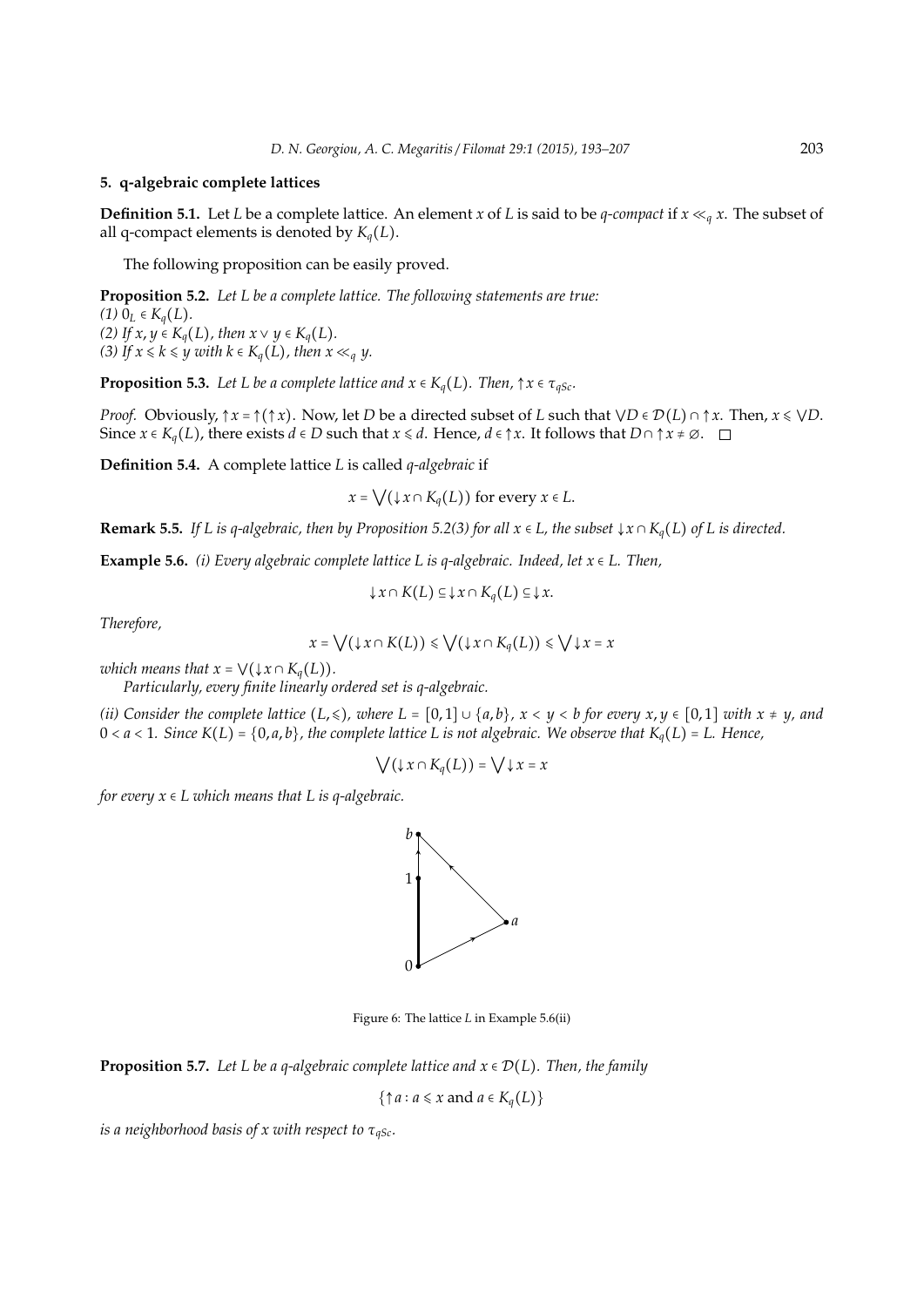*Proof.* Let  $U \in \tau_{aSc}$  such that  $x \in U$ . We set  $D = \{x \cap K_a(L)\}$ . Since L is q-algebraic, the subset  $\{x \cap K_a(L)\}$  of L is directed (see Remark 5.5) and  $x = \sqrt{D}$ . Moreover,  $\sqrt{D} \in \mathcal{D}(L)$ . Hence,  $D \cap U \neq \emptyset$ . It follows that there exists *a* ∈ *U* such that *a* ≤ *x* and *a* ∈  $K_q(L)$ . By Proposition 5.3,  $\uparrow$  *a* ∈  $\tau_{qSc}$ . We prove that  $\uparrow$  *a* ⊆ *U*. Indeed, let *y* ∈  $\uparrow$  *a*. Then,  $a \leq y$ . Since  $U = \uparrow U$  and  $a \in U$ , we have  $y \in U$ . Thus,  $\uparrow a \subseteq U$ .  $\square$ 

**Corollary 5.8.** Let L be a q-algebraic complete lattice with  $\mathcal{D}(L) = L \setminus \{0_L\}$ . Then, the family  $\{\uparrow x : x \in K_q(L)\}$  is a *base for the quasi Scott topology* τ<sub>*aSc</sub> on L.*</sub>

**Remark 5.9.** *The condition*  $\mathcal{D}(L) = L \setminus \{0_L\}$  *cannot be omitted in Corollary 5.8. Indeed, we consider the continuous complete lattice L in Example 4.17. We observe that*  $K_q(L) = L \setminus \{a, b\}$ *. Therefore, L is q-algebraic. Let* 

$$
U = \{b_2, b_3, \ldots\} \cup \{a, b, d\}.
$$

*Then,*  $U \in \tau_{qSc}$  *and*  $a \in U$ . This means that U is an open neighborhood of a in the topology  $\tau_{qSc}$ . Since  $a \notin K_q(L)$ , there *not exists*  $x \in K_q(L)$  *with*  $a \in \uparrow x \subseteq U$ . Thus, the family  $\{\uparrow x : x \in K_q(L)\}$  *is not a base for the quasi Scott topology*  $\tau_{qSc}$ *on L.*

**Proposition 5.10.** *Every q-algebraic complete lattice is q-continuous.*

*Proof.* Let *L* be a q-algebraic complete lattice and let  $x \in L$ . We prove that  $x = \bigvee \{x \in L : x \in L\}$ .

 $D = \downarrow x \cap K_q(L)$ .

Then, *D* is directed and  $x = \sqrt{D}$ . Let  $y \in D$ . Then,  $y \ll_q y \leq x$  and, therefore,  $y \in \frac{1}{q}x$ . This means that  $D \subseteq \frac{1}{q}x$ and, hence,  $x = \sqrt{D} \leq \sqrt{\sqrt{a}} x$ . Moreover,

$$
\bigvee \downarrow_q x = \bigvee \{ y \in L : y \ll_q x \} \leq \bigvee \{ y \in L : y \leq x \} = x
$$

which means that  $x = \bigvee \bigvee q x$ .  $\Box$ 

**Example 5.11.** Let  $L = [0, 1]$  *with the usual order. Obviously L is q-continuous. Since*  $K_q(L) = \{0\}$ *, the complete lattice L is not q-algebraic.*

**Proposition 5.12.** *Let L be a q-algebraic complete lattice and x*, *y* ∈ *L. The following statements are equivalent:*  $(1)$   $x \leq y$ . *(2)* ↓*x* ∩ *Kq*(*L*) ⊆ ↓ *y* ∩ *Kq*(*L*)*.*

*Proof.* (1) implies (2). It is obvious.

(2) implies (1). Suppose that  $\downarrow x \cap K_q(L) \subseteq \downarrow y \cap K_q(L)$ . Then,

$$
\bigvee (\downarrow x \cap K_q(L)) \leq \bigvee (\downarrow y \cap K_q(L)).
$$

Since *L* is q-algebraic,

$$
x = \bigvee (\downarrow x \cap K_q(L))
$$
 and  $y = \bigvee (\downarrow y \cap K_q(L)).$ 

Thus,  $x \leq y$ .  $\Box$ 

**Corollary 5.13.** *Let L be a q-algebraic complete lattice and x*, *y* ∈ *L. The following statements are equivalent:*  $(1)$   $x \leq y$ .

*(2) For every U*  $\in \tau_{qSc}$ *, x*  $\in$  *U implies y*  $\in$  *U.* 

*Proof.* (1) implies (2). It is obvious since  $U = \uparrow U$ .

(2) implies (1). By Proposition 5.12 it suffices to prove that

$$
\downarrow x \cap K_q(L) \subseteq \downarrow y \cap K_q(L).
$$

Let  $a \in \{x \cap K_q(L) \text{ and set } U = \uparrow a$ . Then,  $x \in U$  and  $a \in K_q(L)$ . By Proposition 5.3,  $U \in \tau_{qSc}$ . Hence,  $y \in U$  which means that  $a \leq y$  or  $a \in \downarrow y$ .  $\square$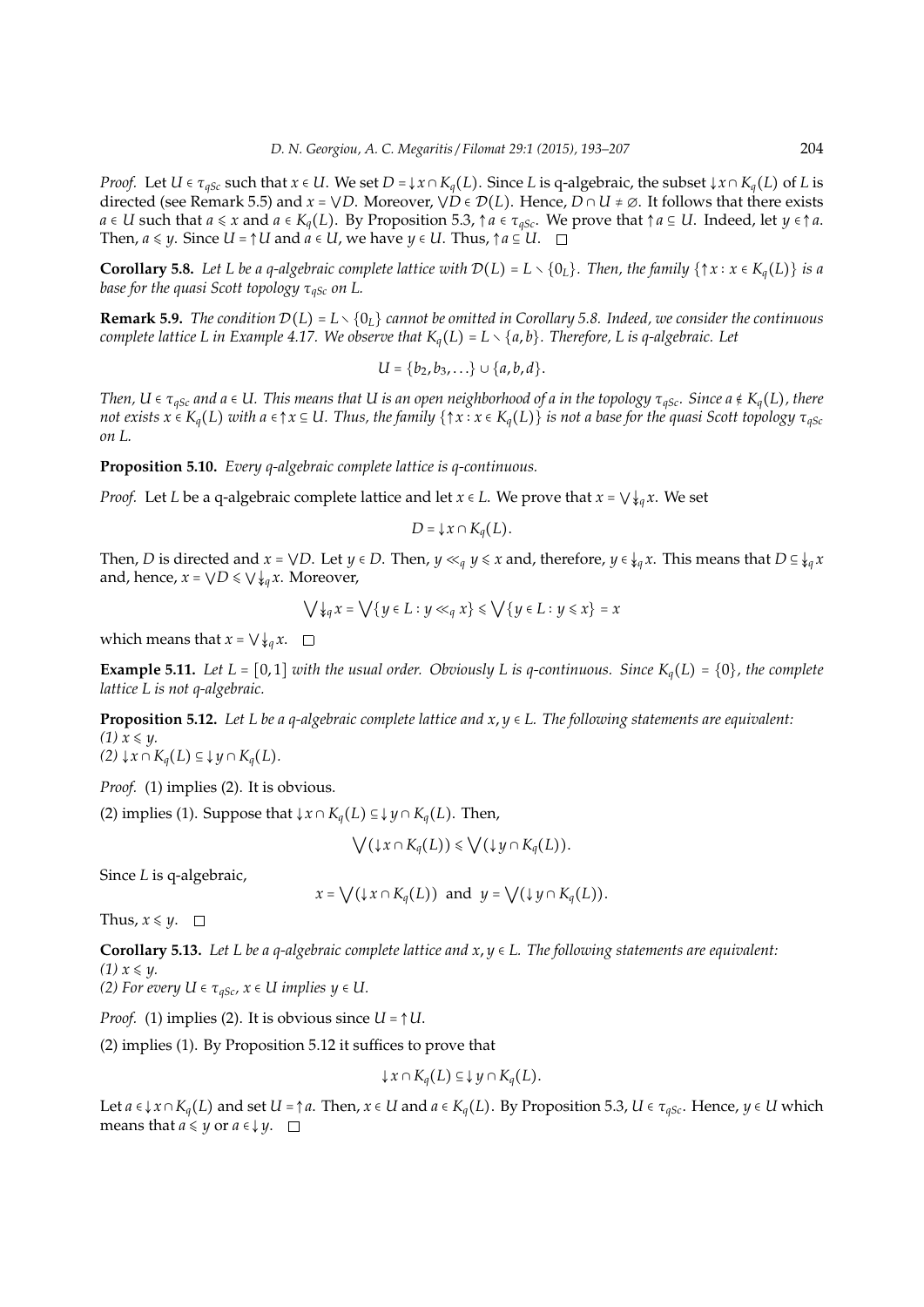#### **6. The quasi Lawson topology**

Recall the notion of the Lawson topology (see [8]). Let *L* be a complete lattice. The *lower topology* on *L*, denoted here by τ*<sup>l</sup>* , is the topology, which has as a subbasis the family of all sets of the form *L*∖ ↑ *x*, *x* ∈ *L*. The topology  $\tau_l \vee \tau_{Sc}$  is called the *Lawson topology* and is denoted here by  $\tau_L$ .

**Definition 6.1.** Let *L* be a complete lattice. The topology τ*<sup>l</sup>* ∨ τ*qSc* is called the *quasi Lawson topology* and is denoted by  $\tau_{qL}$  or  $\tau_{qL}(L)$ . That is the quasi Lawson topology has as a subbasis the sets *U*, with *U*  $\epsilon \tau_{qSc}$ , together with the sets  $L \setminus \uparrow x$ ,  $x \in L$ .

**Remark 6.2.** *Let L be a complete lattice. Then, the following are true:*

*(1)*  $τ_{Sc}$  ⊆  $τ_{qSc}$  ⊆  $τ_{sSc}$ *. (2)*  $τ_{Sc}$  ⊆  $τ_L$  ⊆  $τ_{gL}$ *. (3)*  $τ_{Sc} ⊆ τ_{qSc} ⊆ τ_{qL}$ .

*The relations between the topologies are summarized in the following diagram, where "* $\rightarrow$ *" means "*  $\subseteq$ ".



Figure 7: Relations between the topologies τ*Sc*, τ*qSc*, τ*sSc*, τ*L*, τ*qL*

The proof of the following proposition is a straightforward verification of the relation  $\tau_L \subseteq \tau_{qL}$  and the separation axioms of τ*L*.

**Proposition 6.3.** (1) For any complete lattice,  $\tau_{qL}$  is  $T_1$ . *(2) For any continuous complete lattice,* τ*qL is Hausdor*ff*.*

**Proposition 6.4.** *Let L be a complete lattice. The following statements are true: (1) The sets U* $\setminus \uparrow$ *F, where U*  $\in \tau_{qSc}$  *and F is a finite subset of L, form a basis for*  $\tau_{qL}$ *. (2) If U* =  $\uparrow$  *U, then U*  $\in \tau_{qL}$  *if and only if U*  $\in \tau_{qSc}$ *.* 

*Proof.* (1) It is obvious.

(2) Obviously,  $\tau_{aSc} \subseteq \tau_{aL}$ . Let *U*  $\in \tau_{aL}$  such that *U* =  $\uparrow$  *U*. We prove that *U*  $\in \tau_{aSc}$ . Let *D* be a directed subset of *L* such that  $\forall D \in \mathcal{D}(L) \cap U$ . By (1) there exist  $V \in \tau_{qSc}$  and a finite subset *F* of *L* such that  $\forall D \in V \setminus \uparrow F \subseteq U$ . Therefore,  $D \cap V \neq \emptyset$ . Let  $d \in D \cap V$ . Since  $\bigvee D \notin \uparrow F$ , we have  $d \notin \uparrow F$ . It follows that  $d \in V \setminus \uparrow F \subseteq U$  which means that  $D \cap U \neq \emptyset$ . Thus,  $U \in \tau_{\text{aSc}}$ .  $\square$ 

**Example 6.5.** *Consider the complete lattice L given in Example 2.5(iii). By Proposition 6.4(2) and from the similar proposition for the topologies*  $\tau_{Sc}$  *and*  $\tau_L$  (see Proposition III-1.6.(i) of [8]) we have  $\tau_{aSc} \neq \tau_L$  *and*  $\tau_{aL} \neq \tau_L$ *.* 

**Remark 6.6.** *For a complete lattice L the topology* τ*<sup>L</sup> is always compact. But, in general, the topology* τ*qL is not compact (see Example 6.8).*

**Proposition 6.7.** *Let L be a complete lattice. Every cover*

$$
\{U_i \in \tau_{qSc} : i \in I\} \cup \{L \setminus \uparrow x_j : j \in J\}
$$

*of L, where* ∨{ $x_j$ :  $j$  ∈  $J$ } ∈  $\mathcal{D}(L)$ , contains a finite subcover.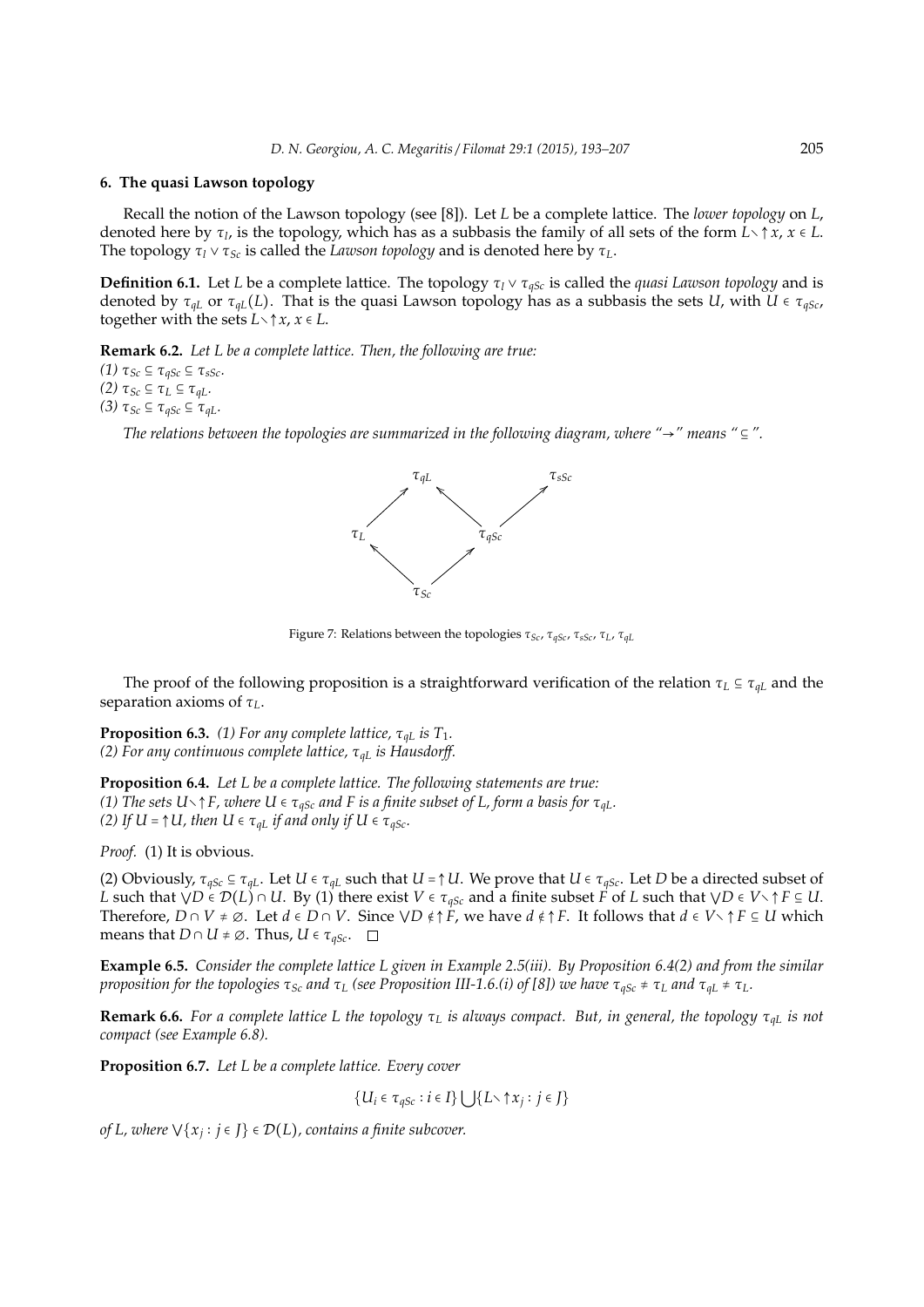*Proof.* Let  $\{U_i \in \tau_{qSc}: i \in I\} \cup \{L \setminus \uparrow x_j : j \in J\}$  be an open cover of L such that  $\vee \{x_j : j \in J\} \in \mathcal{D}(L)$ . We set  $x = \bigvee \{x_j : j \in J\}$ . Then,  $x \in \mathcal{D}(L)$  and

$$
\bigcup \{L \setminus \uparrow x_j : j \in J\} = L \setminus \bigcap \{\uparrow x_j : j \in J\} = L \setminus \uparrow x.
$$

Since  $x \notin L \setminus \uparrow x$ , there exists  $i_0 \in I$  such that  $x \in U_{i_0}$ . By Proposition 2.2 there exist a finite subset  $\{j_1, \ldots, j_n\}$  of *J* such that

$$
x_{j_1}\vee\ldots\vee x_{j_n}\in U_{i_0}.
$$

Moreover, since  $U_{i_0} \in \tau_{qSc}$ , we have  $U_{i_0}$  = ↑  $U_{i_0}$ . Hence,

$$
L = U_{i_0} \bigcup (L \setminus \uparrow x_{j_1}) \bigcup \ldots \bigcup (L \setminus \uparrow x_{j_n}).
$$

 $\Box$ 

**Example 6.8.** *Consider the complete lattice*  $(L, \leq)$ *, where* 

$$
L = \{0, 1, 2, \ldots\} \cup \{a, b, c\},\
$$

0 < 1 < 2 < . . . < *b* < *c, and* 0 < *a* < *c. It is known that the topology* τ*<sup>L</sup> is compact. But the topology* τ*qL is not compact. Indeed, the cover*  $\{L\setminus\uparrow n:n=1,2,...\}\cup\{b,c\}$  *of L is open with respect to the topology*  $\tau_{qSc}$  *and does not contain a finite subcover.*



Figure 8: The lattice *L* in Example 6.8

## **Proposition 6.9.** *Let L be a q-continuous complete lattice. Then,* τ*qL is Hausdor*ff*.*

*Proof.* Let *x*, *y* ∈ *L* with *x* ≠ *y*. Without loss of generality suppose that *x*  $\leq$  *y*. Since *L* is q-continuous, *x* =  $\vee \downarrow_{q} x$ . We show that there exists *z* ∈ *L* such that *z* ≪<sub>*q*</sub> *x* and *z*  $\nleq$  *y*. Indeed, suppose that for every *z* ≪<sub>*q*</sub> *x* we have *z*  $\le$  *y*. Then, *y* is an upper bound of  $\downarrow_q x$  and, hence,

$$
x = \bigvee \downarrow_q x \leq y
$$

which is a contradiction. We set

$$
U = \hat{\uparrow}_q z \text{ and } V = L \setminus \uparrow z
$$

for some  $z \in L$  such that  $z \ll_q x$  and  $z \notin y$ . Then,  $V \in \tau_l \subseteq \tau_{qL}$ . Also, by Corollary 4.13,  $U \in \tau_{qSc} \subseteq \tau_{qL}$ . We observe that  $x \in U$ ,  $y \in V$ , and  $U \cap V = \emptyset$ . Thus,  $\tau_{qL}$  is Hausdorff.  $\square$ 

**Acknowledgements.** The authors would like to thank the referee for very helpful comments and suggestions.